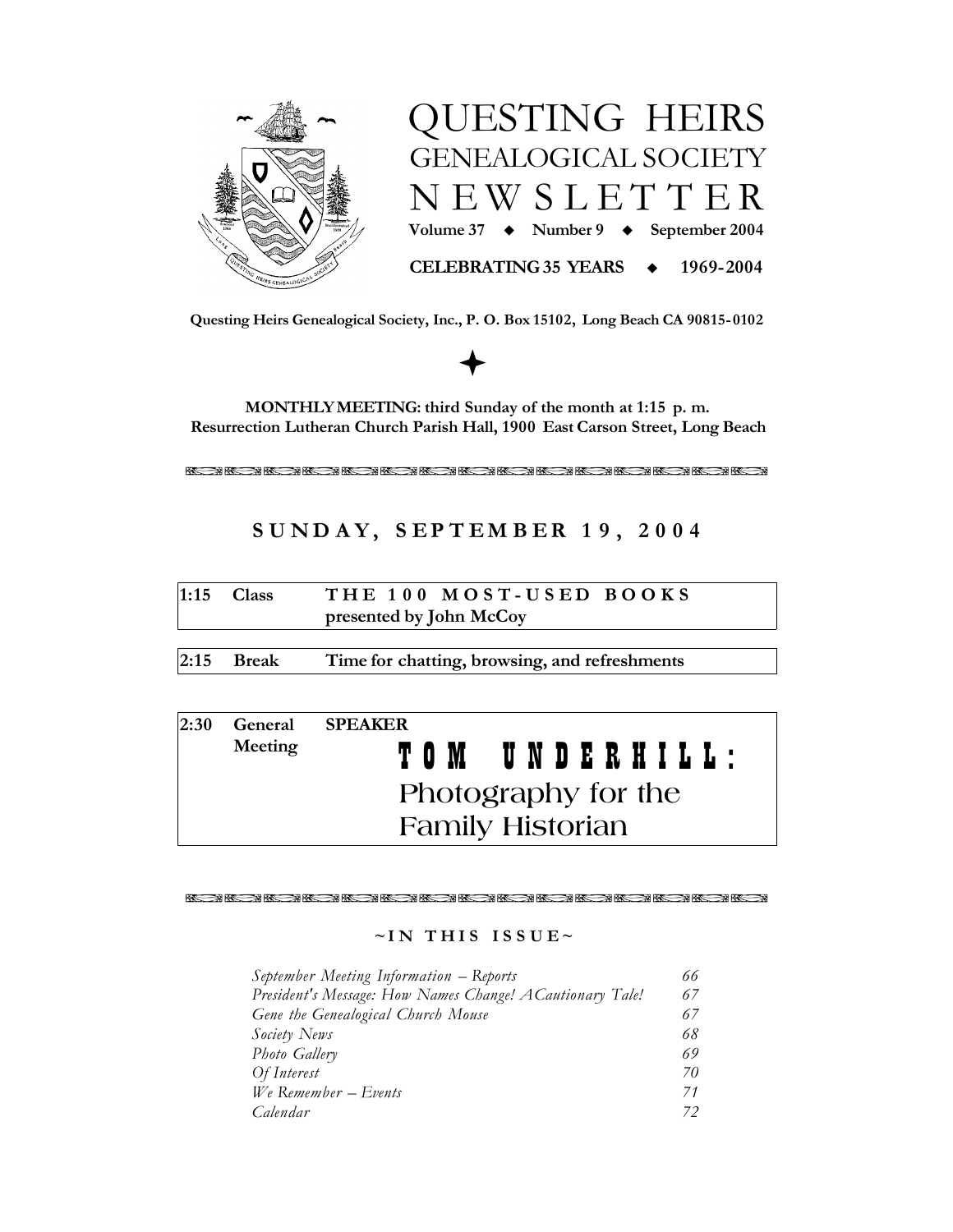# $\sim$ SEPTEMBER MEETING  $\sim$

### **SPEAKER: TOM UNDERHILL**

Tom Underhill is the owner and senior designer for Shumway Publishing/Creative Continuum Family History Services, a book design and publishing company specializing in high-quality short-run and micro-run family history books. Tom's background includes extensive graphic design, marketing and project management experience. Tom and his company has created custom-designed books and printed over 1.5 million pages. Tom is the author of Family History Publishing Basics and Scanning and Photo Retouching Basics, two primers geared to demystify much of the technical jargon surround image acquisition and publishing.

Mr. Underhill's theme will be "Photography For The Family Historian." It places emphasis on us historians of today, and the pictures we take for future historians.

### **CLASS: THE 100 MOST-USED BOOKS**

Every Family History Center has this collection on microfiche. Have you used it? What's included? Why are these books so important? In light of the growth of genealogy since this collection was assembled, should it be revised?

| $\sim$ FINANCIAL REPORT $\sim$ |                  |  |  |
|--------------------------------|------------------|--|--|
| David WERTS                    | $(562)$ 431-7790 |  |  |
|                                |                  |  |  |
| July Income                    | 44.25            |  |  |
| <b>July Expenses</b>           | 262.20           |  |  |
| Balance                        | \$1,655.39       |  |  |

### $\sim$ REFRESHMENTS $\sim$ Georgie (Peterson) LYONS  $(562)$  432-4908

| Thank you to our August hosts: |                |  |  |
|--------------------------------|----------------|--|--|
| George & Polly JOHNSON         | Jeanette JONES |  |  |
| Connie (Little) WILLIAMS       | Tina YANIS     |  |  |

Our hosts for the September meeting will be: Linda ARTUSO Marilyn BRASHER Aaron DAY Phyllis STRAWN

### $~\sim$ MEMBERSHIP  $REPORT \sim$ **Jeanette (Marcus) JONES**  $(562)$  421-5610

**AUGUST MEETING ATTENDANCE** 

Members: 27 Guests: 1

### **NEW MEMBERS**

| Kathleen Ann Clifton (Covey) |            |      |
|------------------------------|------------|------|
|                              | Individual | 9/05 |

### **RENEWALS**

| Linda Artuso      | Individual | 9/05 |
|-------------------|------------|------|
| Marilyn Brasher   | Patron     | 9/05 |
| Robert Brasher    | Patron     | 9/05 |
| Raye Fairchild    | Individual | 9/05 |
| Norma Grady       | Individual | 9/05 |
| MaryEmma Hargrave | Individual | 9/05 |
| Jeanette Jones    | Patron     | 9/05 |
| May Belle Larson  | Individual | 9/05 |
| Harriet Miller    | Individual | 9/05 |
| Helen H. Smith    | Individual | 9/05 |
| James A. Weston   | Individual | 9/05 |
| Linna Young       | Sustaining | 9/05 |

### **YEARLY DUES REMINDER**

September is the month that yearly dues come due for most members. Look on your newsletter address label -if it says 9/04 or before, that means you need to pay your dues for the coming year. At the bottom of the back page you will see the various levels of membership: Individual \$18.00, Family \$27.00, Newsletter Subscriber \$12.00.

You will also note that there are three other levels or categories: Contributing \$35.00, Sustaining \$50.00, Patron \$100 or more. Please consider writing your check for one of these amounts. While our basic dues have not been raised for years, our basic costs for running the club have. PLEASE BE GENEROUS.

Bring your check to the September meeting or mail it to our post office box. If you have any questions about your dues, please call me or see me at the September meeting. And of course, thank you to the people whose dues we have received so far.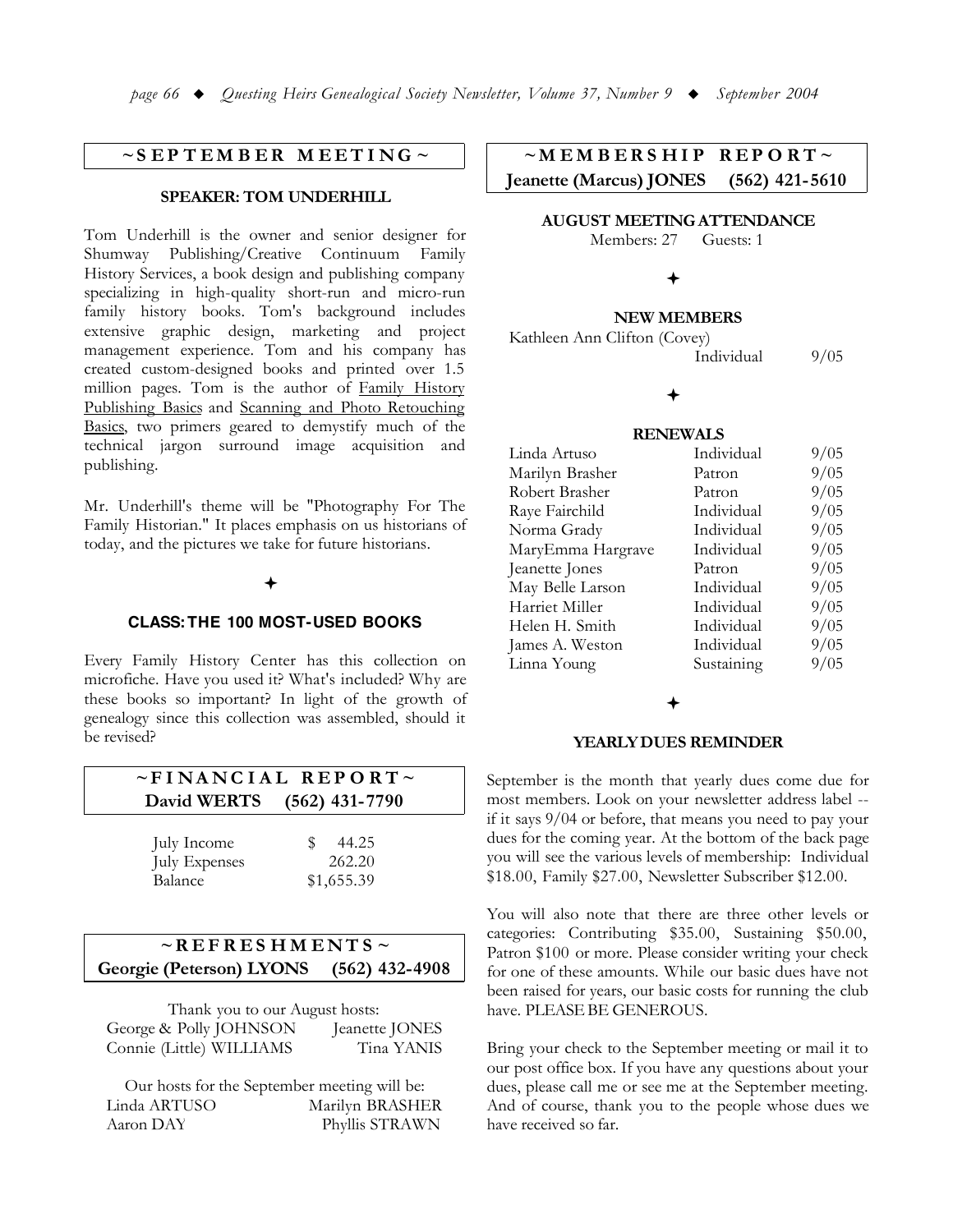# $\sim$ PRESIDENT'S MESSAGE $\sim$

# How Names Change! A Cautionary Tale!

or many years, I've been trying to connect my Isaac Slaughter of Orange County, New York to other members of the family in that county. Isaac's Revolutionary War pension file says he was born in Orange County in 1758, but does not give the name of his father. A couple generations later, the story says, someone's wife was a fastidious housekeeper and found moths in an old horsehair trunk that contained family papers. She took the whole thing outside and burned it! The best possibility for a family connection so far is that Isaac may have been the brother of a Dennis Slauter baptized at the Reformed Dutch Church of New Hurley, Ulster County, New York. At least, that's what I was told.

Now comes an email from Claudette Maroldo, a descendant of Dennis Slaughter, trying  $t_{\Omega}$ document her own family. She saw the imposing picture of her ancestor Stockley Slaughter, taken in 1861, in his Civil War uniform. The picture was enough to make her start digging, and in due time she had her family back to Orange County, New York, in the part of the county that had earlier belonged to Ulster County. She did not find the  $% \left( \left( \mathcal{A},\mathcal{A}\right) \right) =\left( \mathcal{A},\mathcal{A}\right)$  of Dennis expected baptism Slaughter, but she did find one for a Duncan Slaughter, son of John

Slaughter and Martha Loeis (or possibly Lewis), on October 10, 1773. After both of us checked the records again and again, we finally realized that the child baptized as Duncan had married Elizabeth Roosa and baptized their child Rachel, and from that point forward Duncan was known exclusively as Dennis! We found the same Rachel mentioned as the daughter of Dennis in the records of his estate, among other places.



Stockley C. Slaughter (1828-1863)

We checked with Nancy Carlberg, whose recent book on names, nicknames, and misspelled names does indicate that "Duncan" has been known to turn into "Dennis." Though it is odd, this seems to be a case where the Dutch neighbors turned the unfamiliar name Duncan into something that sounded like a nickname for Dennis, and then finally it stuck! Dennis even named a son Dennis.

We are still looking for the connection amidst a welter of Slaters, Slaughters, Slauters. Sluyters, Sluiders, etc. in the church records of Ulster, Orange, and Dutchess Counties. The names continue to challenge us. The area was settled first by the Dutch, then by the English and Scots, and in the early  $1700s - by$ Germans from the Palatinate. We found someone named Jeemes (James), someone else the surname Mektonol with (McDonnel). Some of the names are so fractured, we can't be sure what was intended. Baptisms for one family are apt to be scattered among three or four parishes.

When names can be subject to such extreme transformations, genealogists will have to be extra careful! In these records, two people with apparently different names could be the same person, but it is at least as likely that two occurrences of the same name might actually refer to different people!

-John McCoy

# ~GENE THE GENEALOGICAL CHURCH MOUSE~

I certainly envy those Mormon church mice. (Or would they be temple mice?) They have access to so much more material and all their families do so much more research and keep good records. Actually, not all of my ancestry is Lutheran. Some thirty generations back (mice generations have a much shorter span than humans), the Baptist church some of my ancestors were living in burnt to the ground. My ancestors had to flee for their lives and ran into a Lutheran church down the street. These are the types of events that create such problems for genealogists to document and prove.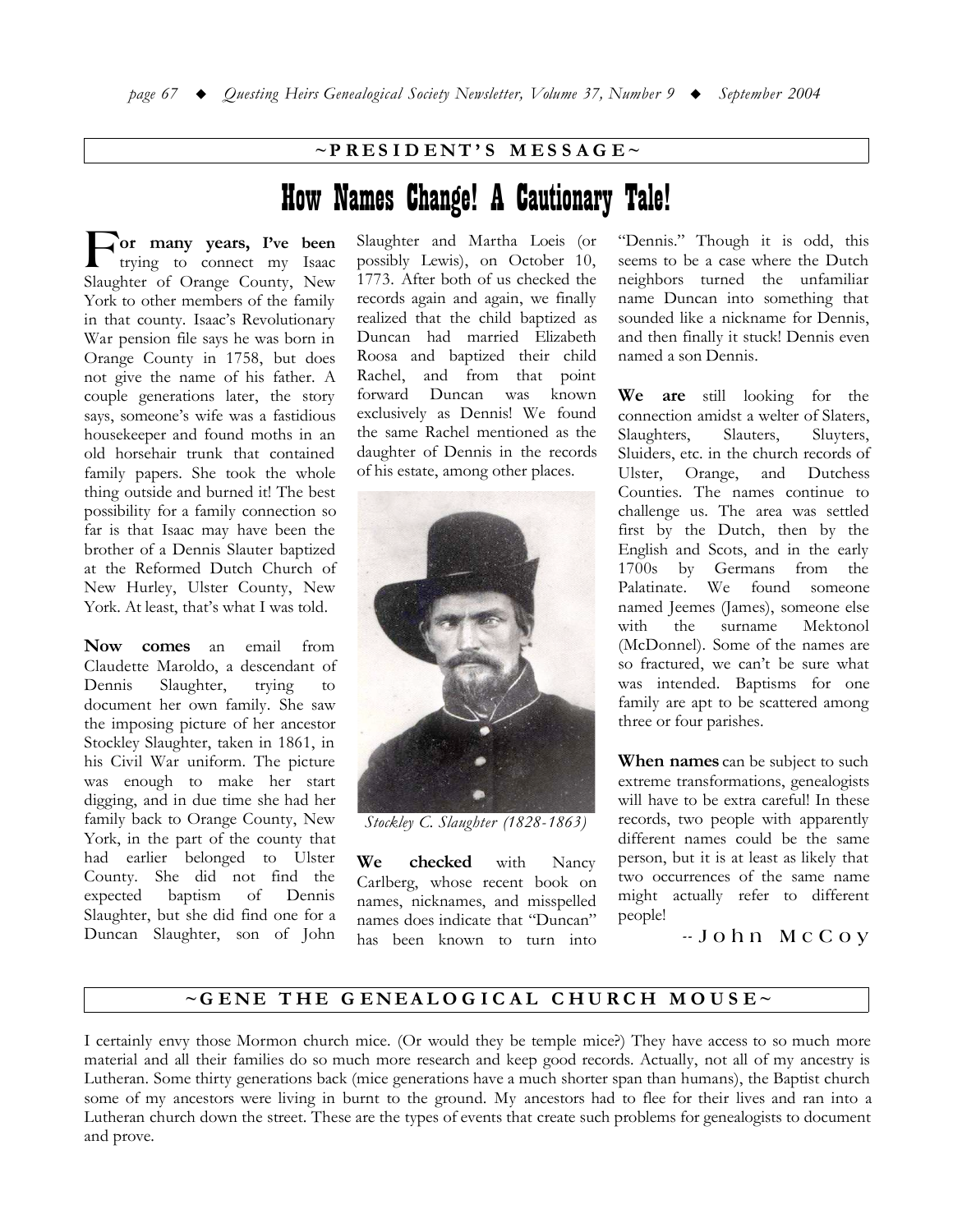# $\sim$ SOCIETY NEWS $\sim$

### **OVER EIGHTEEN YEARS OF SERVICE**

At the August meeting of Questing Heirs, Bob Brasher announced his retirement from his position of Library Liaison. We are pleased to recognize his many years of service to our society, after which he surely deserves a break! His cheerful temperament and steady dedication continue to inspire us. His note to our president is worth sharing:

August 15, 2004

Dear John:

This is my letter of resignation from responsibility as Library Liaison with Questing Heirs after some 18 years plus two and a half months in the position.

It is a small other anniversary, as my military unit was part of the "Dragoon" invasion, so called, off the coast of Southern France, on 15 August 1944. Of course, being a clarinet player in the 45th Infantry Division Band was my job then. I was also the band company clerk, and found out later that my roots were near Avignon where three Brasher brothers lived. They were Huguenots.

We'll still be QH members, Marilyn and I.

Robert

### **LIZ MYERS BACK FROM OHIO**

My drive to Ohio and back was great! However, I learned a few things that I thought I would pass along:

- I'm sad: I packed too many shoes and notebooks that I never used.
- I'm mad: Because I did not fully check out my scanner and laptop. The manual to the scanner was missing and I couldn't do "pay bills online." So I did not get the family pictures I wanted.
- I'm glad: That I brought along a knife, fork, spoon and cutting knife. I used them when I had the refrigerator and microwave in the motel room and ate frozen dinners.
- I'm sad: I didn't need to bring a big ice chest. Plenty of places on the highway to stop and get ice cold drinks.
- $\bullet$  I'm glad: That I had a cell phone. I was able to keep in contact with my husband in Los Alamitos, and my daughter in Seattle. I was also able to pull over and call motels for the best price instead of walking into each one
- $\bullet$  I'm glad: For AAA. I used their maps, triptik, tour books and Emergency Road Service (had a flat tire in Denver, Colorado).
- I'm glad: That I found out the hours and locations of research libraries before I went and that I called to verify because the hours keep changing.
- Finally, I am sad: So many ancestors and so little time! I guess I will need to go back!

### LDS CHURCH FILMING IN OHIO

Liz Myers also reports that the LDS church has been in Ohio for the past year filming. They were in Carroll County when she was there in July. Next stop is to be Jefferson County. They are filming as many court house records they can get their hands on. So be sure to keep checking the Family History Library catalogue for availability.

### **ELECTION TIME AGAIN**

The time is approaching for our annual election of Board Officers. The positions to be filled this year are: President, 2nd Vice President, and Corresponding Secretary.

A Nominating Committee is being formed to present a slate of candidates by our October meeting, at which time nominations may also be made from the floor. All nominees must give consent before their names are put into nomination, however. The election will follow in November, and the elected officers be installed in December.

Please consider volunteering for one of the available positions.

- Submitted by Linda Artuso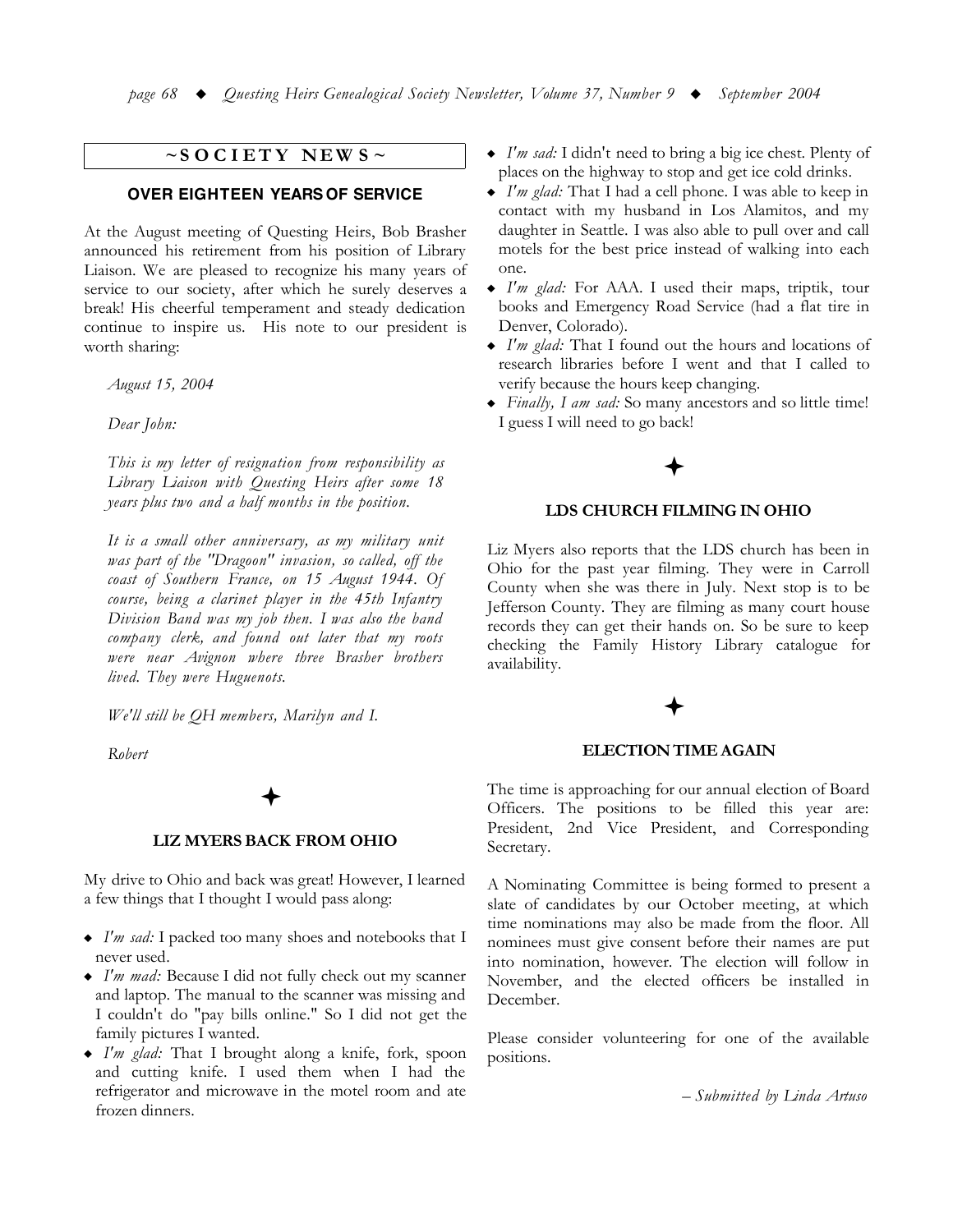# $\sim$ PHOTO GALLERY~

Photo from the Questing Heirs Seminar held on October 24, 1992 showing "The Four Marys:"

> Mary Yearwood Mary Claypool Mary Smith Mary Davis

Editor's note: Please see next page for a notice of the passing of Mary Claypool.

Photo courtesy of Mary Smith.

**RESERVE BEEN BEEN** 

**BAKE** 

不明

不明的





Group photo from the Questing Heirs 35<sup>th</sup> anniversary party, held on July 18, 2004.

Photo courtesy of Mike Powers.

What makes the desert beautiful is that somewhere it hides a well. Antoine de Saint-Exupéry

 $k = 30$   $k = 30$   $k = 30$   $k = 30$   $k = 30$   $k = 30$   $k = 30$   $k = 30$   $k = 30$   $k = 30$   $k = 30$   $k = 30$   $k = 30$   $k = 30$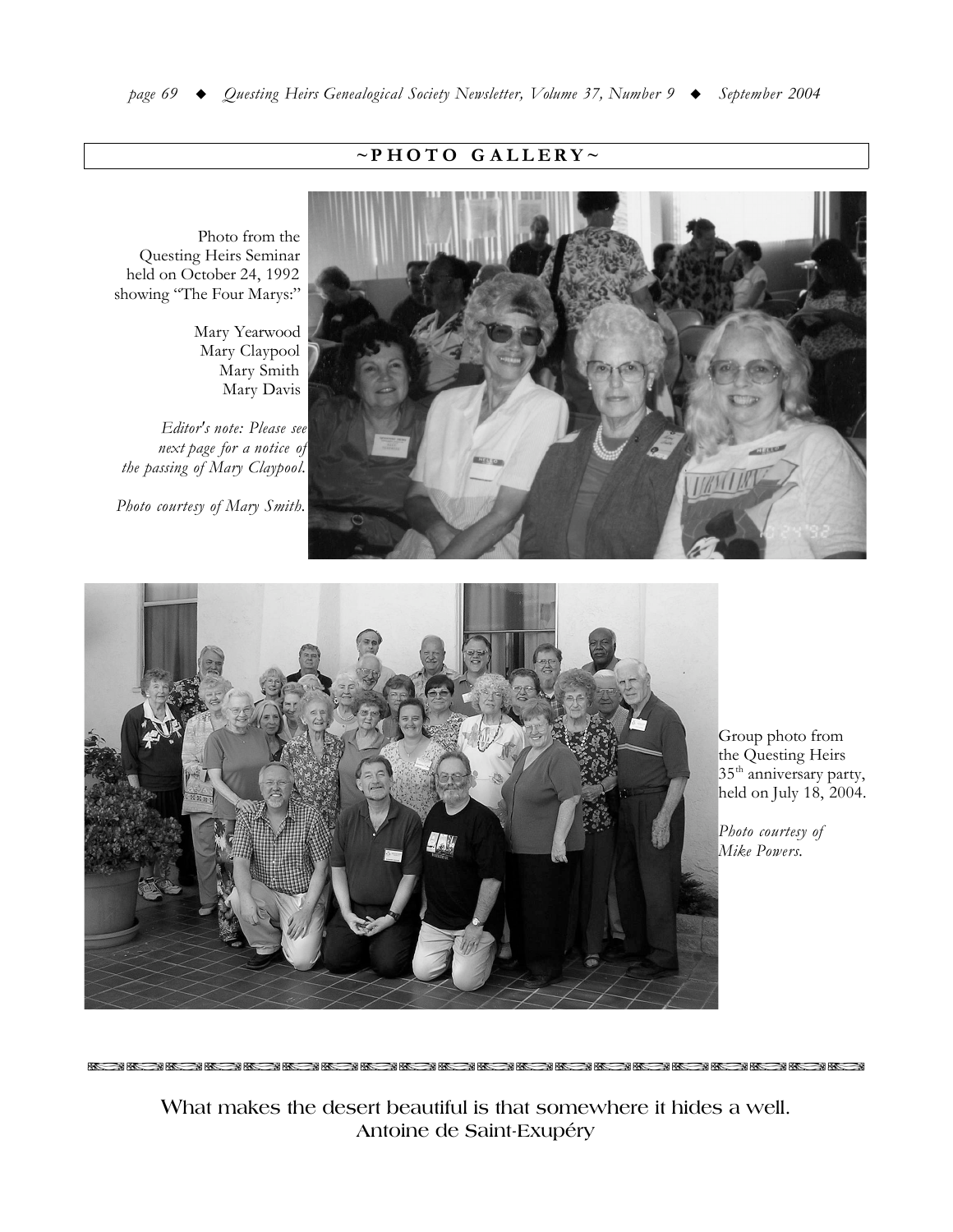# **Plumbing Emergency** at Los Angeles Family History Center! Genealogical Disaster Narrowly Averted!

By the most fortunate coincidence, there were people at the Los Angeles Family History Center on Sunday, August 1. While the library is closed to the public on Sundays, a few of the staff members and volunteers were there working on personal research and on-going projects. There was also a group of Hispanic genealogists having a meeting. Suddenly, someone noticed water pouring through the ceiling in the microfilm room, right over the microfilm cabinets! Those present sprang into action. Sam Gibson, famous for his dedication to Scotttish genealogy, as well as his formidable accent, ran upstairs and was able to trace the source of the water, a broken pipe in a restroom. Everyone pitched in to empty the cabinets.

As it happened, the microfilm boxes in those cabinets were almost waterproof. Someone had started a project to provide new, easy-to-read labels and to re-inforce the boxes. As a result, they were virtually covered with strong, transparent tape. So, while a few films got damp, they were all rescued in time. Once they were all laid out on the library tables, away from the water, it became clear that no permanent damage had been done.

After most of the water had been cleaned up, huge fans were brought in to dry out the carpet, and the library remained closed Monday and Tuesday while order was restored -including the tedious business of arranging the jumble of microfilms

# $\sim$  OF INTEREST $\sim$

sequence!  $in$ numerical  $Bv$ Saturday, everything was back to normal.

Each cabinet holds hundreds of microfilms, purchased through the kindness of patrons at ten dollars apiece over the space of many years. It is too painful to compute the damages if no one had been in the library that afternoon.



# NATIONAL ARCHIVES **TO PRESERVE OMPFs**

On July 8, 2004, during an important ceremony in the Jefferson Room of the National Building, Archives Under Secretary of Defense David S. C. Chu, and John W. Carlin, Archivist of the United States, signed an important agreement under which the National Archives will preserve the Official Military Personnel Files (OMPFs) of 56 million veterans who served the nation since the late 1800's. This milestone event ensures that the records of our military service veterans will be protected and ultimately enshrined in our nation's archives.

The modern military personnel files occupy over 1.5 million feet of shelf space at a federal storage facility in St. Louis. The earliest files date back to 1885, when the Department of the Navy and the United States Marine Corps were the first to create individual personnel files to chronicle in one place all aspects of a service member's military career. The

War Department followed this model early in the twentieth century with the development of the "201 File." Today in St. Louis, there are 56 million files, over 5 billion pages, for Army, Navy, Air Force, Marine Corps, and Coast Guard veterans.

As a result of the Records Schedule signed on July 8, all OMPFs will be designated as permanent and will be transferred from the Military Services to the National Archives 62 years after separation or discharge from service. Pre-1960 records are arranged alphabetically and will be accessioned in groups based on filing dates.

Protecting the files is important because they contain essential evidence needed by veterans and their families to claim life-long rights and entitlements that accrue from military service. Preserving the files for future generations is equally important so that family members, genealogists, biographers, and historians can research the history of those who served and often sacrificed for our country.

Approximately fifty people attended the ceremony, including four members of NGS. The others in attendance were not part of the genealogical community.

After the ceremonial signing of the Records Schedule, attendees were invited to view a special display of some of the significant Military Personnel Records that will be preserved and protected by the agreement.

Reprinted with permission from UpFront, Vol. 3, No. 14, 15 July 2004.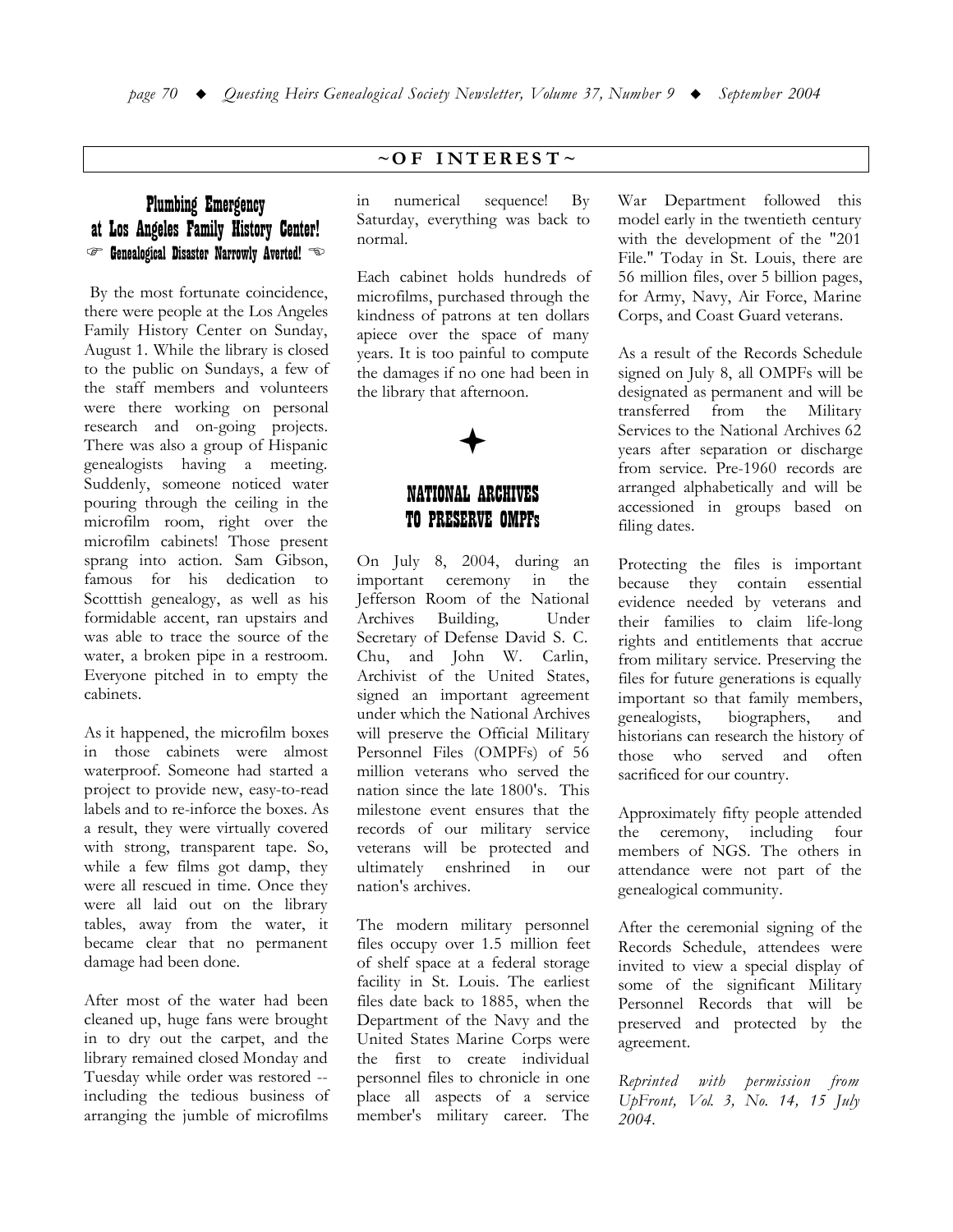### $\sim$ WE REMEMBER $\sim$

# **MARY ALICE CRIPPEN CLAYPOOL**



Mary Alice Crippen Claypool, a beloved and faithful member of Questing Heirs, died suddenly on July 25, 2004. She was born October 22, 1919 in Ontario, California, and grew up in the country near Corona. She married Donald Chal Claypool in 1946; he preceded her in death in 1982. In later years, she suffered from Alzheimer's.

In the words of Richard Hoover, former QHGS president, "Mary's devotion to family and family research is a model for us that will stand forever."

## **VIRGINIA REYNOLDS WRIGHT**



Virginia Reynolds Wright was born April 6, 1937 in Springdale, Utah, and died July 14, 2004 at Memorial Hospital in Long Beach after a battle with breast cancer. She married Roger M. Wright in 1958; he passed away in February of this year. They had two children: Douglas Bently Wright and Tisha Diane Wright.

According to QHGS member Barbara (Revo) Brown, who had been friends with Virginia since junior high school, she had an inquiring mind and a sense of adventure. She often said she'd have to live to 125 to get everything done that she wanted to do.

Virginia's volunteer spirit was legendary in the community. She served Ouesting Heirs as its auditor.

### $\sim$ EVENTS  $\sim$

Several events of interest to genealogists are coming up in the area in the next few weeks. Here is information on some of them:

- Saturday, September 11, 10:00am 4:00 pm. Southern California Genealogical Society monthly meeting. SCGS Library, 417 Irving Drive, Burbank, California. All-day tag-team program on Scotland.
- Saturday, September 18, 9:00am noon. Miniseminar on digital imaging led by Karen Ristic. Topics covered include computer hardware, scanners, scanning pictues, graphic file formats, digital cameras, repairing photos, organizing photos, and showing photos. Held before the Whittier Area Genealogical Society monthly meeting, Masonic Lodge, 7604 Greenleaf Avenue, Whittier. Cost: \$8.00 for members, \$10.00 for non-members, pluse \$5.00 for the handout. For more information, email <nerak2000@earthlink.net> or phone (626) 919-1713.
- Saturday, October 2. South Bay Cities Genealogical Society Family History Workshop. Torrance Civic Center Library, 3301 Torrance Boulevard, Torrance.
- Saturday, October 16, 9:00am 3:30pm. South Orange County California Genealogical Society third annual Family History Seminar. Saddleback Room, Mission Viejo Civic Center, 100 Civic Center Drive, Mission Viejo. Speakers: Bill Dollarhide and Leland Meitzler. Cost: preregistration \$20.00; at the door \$25.00. For more information, phone at (949) 581-0690 or visit <http://www.rootsweb.com/~casoccgs/seminar- $2.html$



Need a speaker for your club or organization? October is Family History Month, so Questing Heirs has speakers to present  $\mathbf{a}$ humorous. fact-filled presentation on "Finding and Knowing our Kooky Kinfolk." For further information, call Liz Myers at (562) 598-3027.